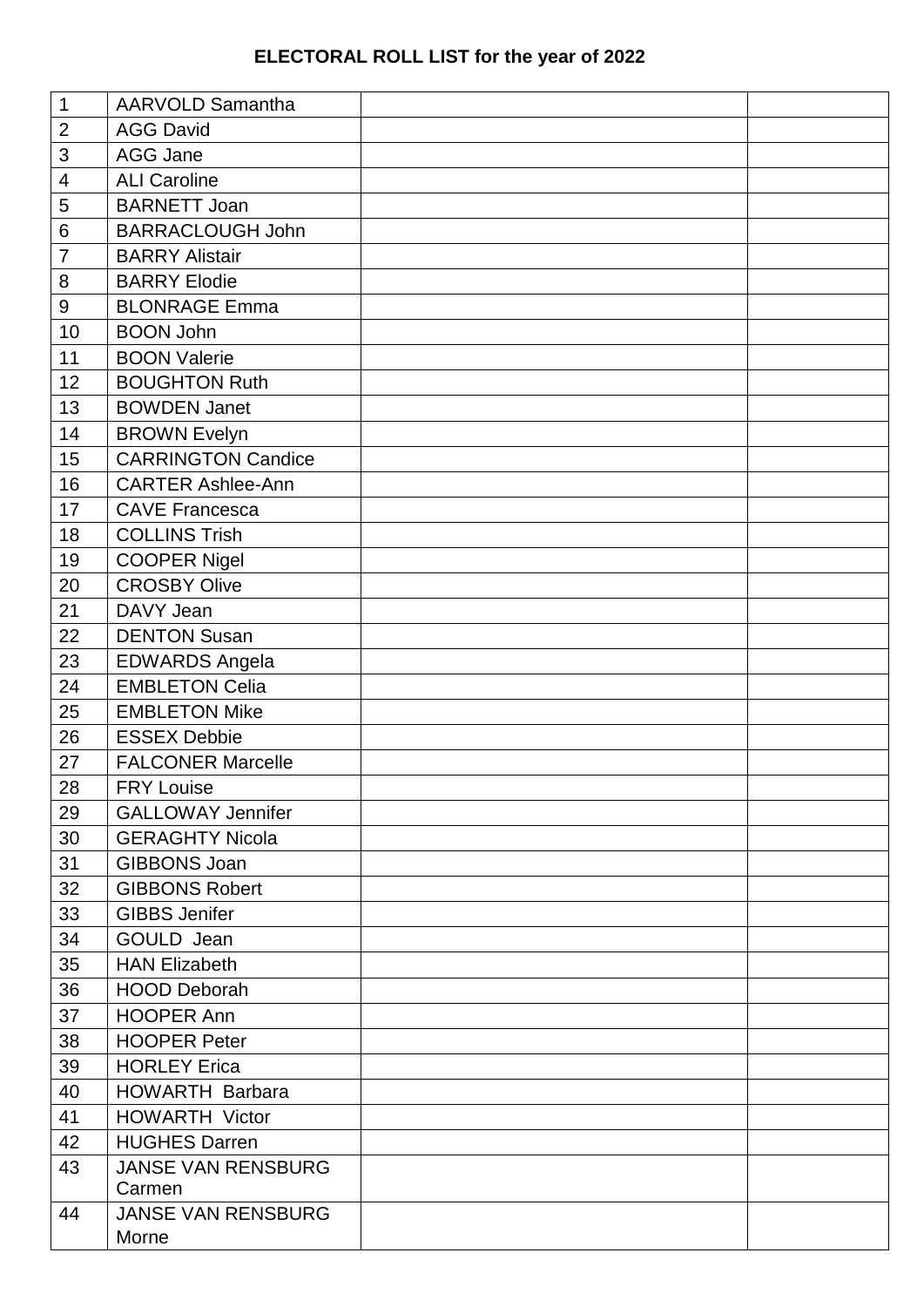| 45 | <b>JENNINGS Julia</b>       |  |
|----|-----------------------------|--|
| 46 | <b>JENNINGS Murray</b>      |  |
| 47 | <b>JONES Martin</b>         |  |
| 48 | <b>JONES Sandra</b>         |  |
| 49 | <b>KELSEY Jo</b>            |  |
| 50 | <b>KETHERO Sue</b>          |  |
| 51 | <b>KING Janice</b>          |  |
| 52 | <b>KNIGHT Pat</b>           |  |
| 53 | LEVASIER Joshua             |  |
| 54 | <b>LORD Pamela</b>          |  |
| 55 | <b>LUKE Grace</b>           |  |
| 56 | <b>LUKE Martin</b>          |  |
| 57 | <b>MARKOV George</b>        |  |
| 58 | <b>MICHIE Alastair</b>      |  |
| 59 | <b>NASH Ella</b>            |  |
| 60 | NETHERCOTT Hilda            |  |
| 61 | <b>NDAGIRE Sarah</b>        |  |
| 62 | Nicholls, Alex              |  |
| 63 | <b>PATTERSON Karen</b>      |  |
| 64 | PEART Joy                   |  |
| 65 | <b>PICKLES Barbara</b>      |  |
| 66 | <b>PIKE Michael</b>         |  |
| 67 | <b>PIPER Gwenella</b>       |  |
| 68 | <b>POCOCK Claire</b>        |  |
| 69 | <b>POCOCK Mike</b>          |  |
| 70 | POOLE Susan                 |  |
| 71 | <b>RAPLEY David</b>         |  |
| 72 | <b>RENNIE Hilary</b>        |  |
| 73 | <b>RICKMAN Gay</b>          |  |
| 74 | <b>ROBINS Janet</b>         |  |
| 75 | <b>RUFF Sonia</b>           |  |
| 76 | <b>RUTHERFORD Elizabeth</b> |  |
| 77 | <b>RUTHERFORD Graham</b>    |  |
| 78 | <b>SALTER Carol</b>         |  |
| 79 | <b>SALTER Roger</b>         |  |
| 80 | <b>SCOTT Lisa</b>           |  |
| 81 | <b>SHAVERIN Lisa</b>        |  |
| 82 | <b>SHAVERIN Mike</b>        |  |
| 83 | <b>SMITH Deborah</b>        |  |
| 84 | <b>SMITH Elizabeth</b>      |  |
| 85 | <b>SMITH Jayne</b>          |  |
| 86 | <b>STEEDEN Geoffrey</b>     |  |
| 87 | <b>STEEDEN Gillian</b>      |  |
| 88 | <b>STOTHARD Sarah</b>       |  |
| 89 | <b>SULLIVAN Jennie</b>      |  |
| 90 | <b>THIRKETTLE Ann</b>       |  |
| 91 | <b>THORPE Rex</b>           |  |
| 92 | <b>TOOZE Valerie</b>        |  |